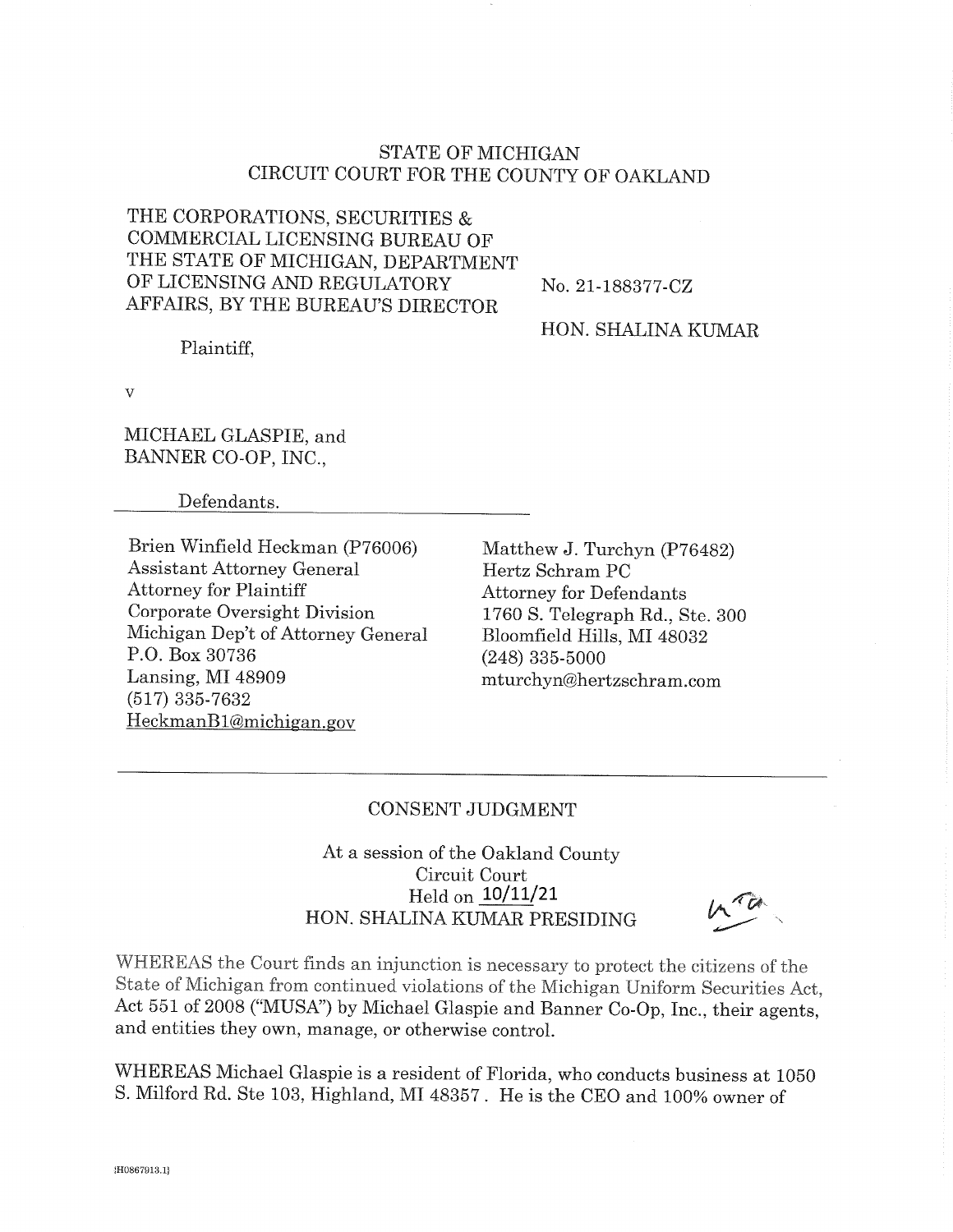Banner Co-Op, Inc. an entity organized under the laws of Delaware, but no longer in good standing, and operating at 1050 S. Milford Rd. Ste 103, Highland, MI 48357. He is CEO and 100% owner of ICANetwork Corporation, an entity organized under the laws of Florida and doing business as ICAN Connect Us, and operating at 1050 S. Milford Rd. Ste 103, Highland, MI 48357.

WHEREAS Michael Glaspie and Banner Co-Op, Inc. state they have fully read the terms herein, they have had the opportunity to review them with counsel of their choosing, they fully understand them, they are not under duress or coercion, and they enter this consent judgment voluntarily.

THEREFORE, at a session of the Circuit Court, the following Orders are entered:

- 1) The Court hereby enjoins Michael Glaspie and Banner Co-Op, Inc. from the following acts:  $M_{\star}$ 
	- a. Violating the Act, including Section 301 of the Act, MCL 451.2301, Section 501 of the Act, MCL 451.2501, and Section 505 of the Act, MCL 451.2505.
	- b. Conducting any business in Michigan regulated under MUSA acting as a principal or consultant on behalf of any individual or entity so engaged in that business.
	- c. Continuing to solicit funds, whether individually or through agents and businesses, with the promise of payouts (including but not limited to cash or cryptocurrency payments, cars, and vacations) after the closing of a deal between an undisclosed seller and buyer.
	- d. Operating any website, whether individually or through a business entity either controls or manages, that offers any investment opportunities to Michigan residents. This includes, but is not limited to www.mikegdeal.com, www.iodmail.com/cdupdates/cdindex.html, Any website that fails to state that investments are not accepted from Michigan residents is considered to be an offer to Michigan residents for purposes of this paragraph.
	- e. Operating any website, whether individually or through a business entity either controls or manages, that offers any investment opportunities from the State of Michigan.
	- f. Depositing or causing to be deposited any funds at a depository institution in the State of Michigan which funds are collected from any investor regardless of state of residence.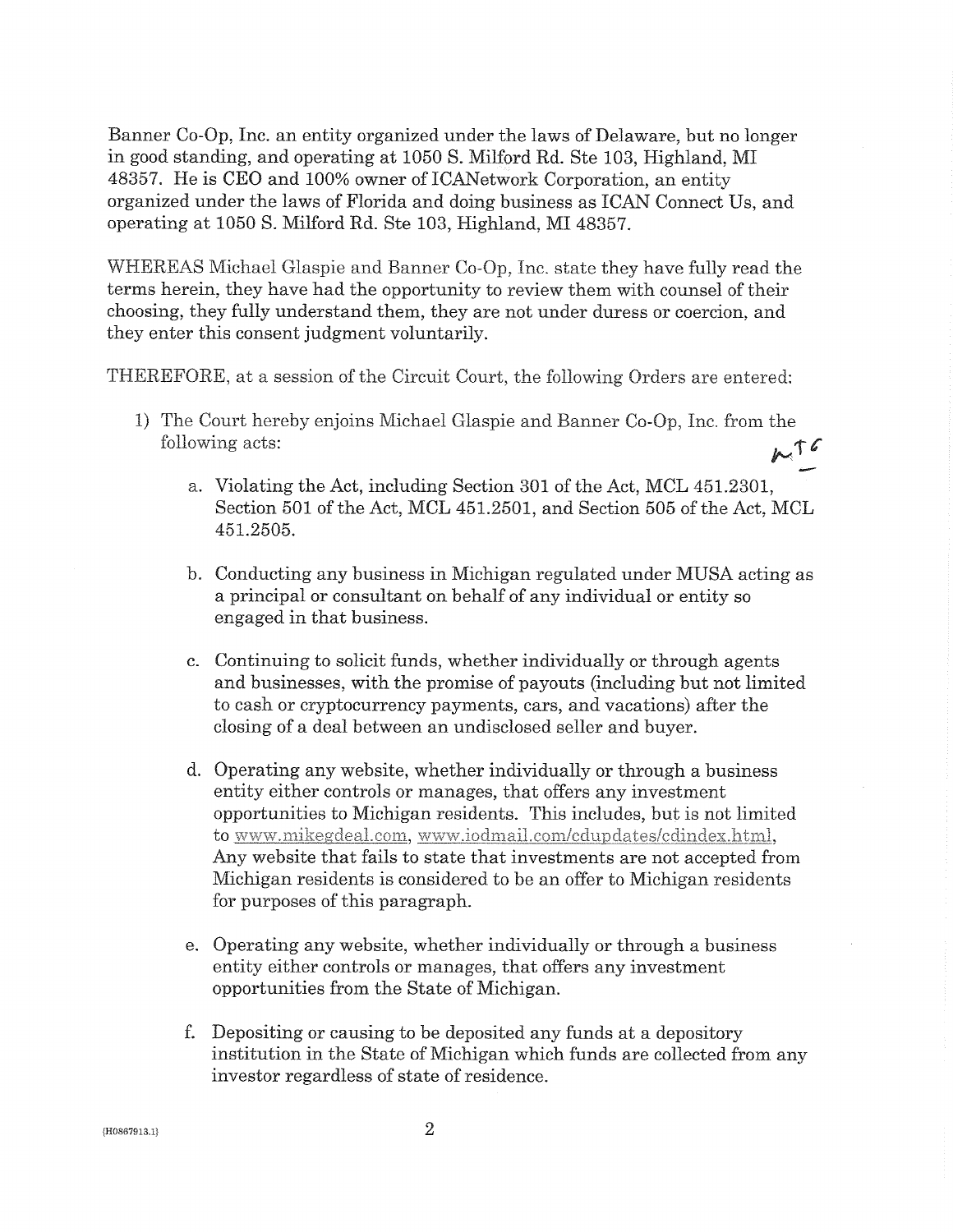- 2) The term of this injunction is perpetual.
- 3) This Order binds Michael Glaspie and Banner Co-Op, Inc., their officers, agents, servants, employees, and attorneys, and those persons in active concert or participation with them who receive actual notice of this order by personal service or otherwise.
- 4) No security is required as the Plaintiff is an agency of the State of Michigan acting in an official capacity.
- 5) Michael Glaspie and Banner Co-Op, Inc. are in civil contempt of court and the Court retains personal jurisdiction over them after entry of this Order. The Court awards no fine and no costs.
- 6) Michael Glaspie and Banner Co-Op, Inc. acknowledge that a violation of this Order may, in addition to civil sanctions and remedies, subject them to a criminal fine of up to \$7,500, jail of up to 93 days, or both, as well as probation. See MCL 600.1715.
- 7) This is a final Order that disposes of the last pending claim and closes this case.

 $Date: 10/11/21$ 

/s/ Shalina Kumar by: October 11, 2021 HON, SHALINA KUMAR  $LL$ 

"We stipulate to the entry of the above consent judgement."

 $Date: 10-08-2021$ 

by: /2/ Brien Heckman

Brien Winfield Heckman P76006 **Assistant Attorney General** Attorney for the Bureau

by: Michael Glaspie Defendant

 $\mathbf{hv}$ 

Matthew J. Turchyn **Attorney for Defendants** 

Date: 10-8-2021

 $Date / 2 - 8 - 21$ 

 ${H0867913.1}$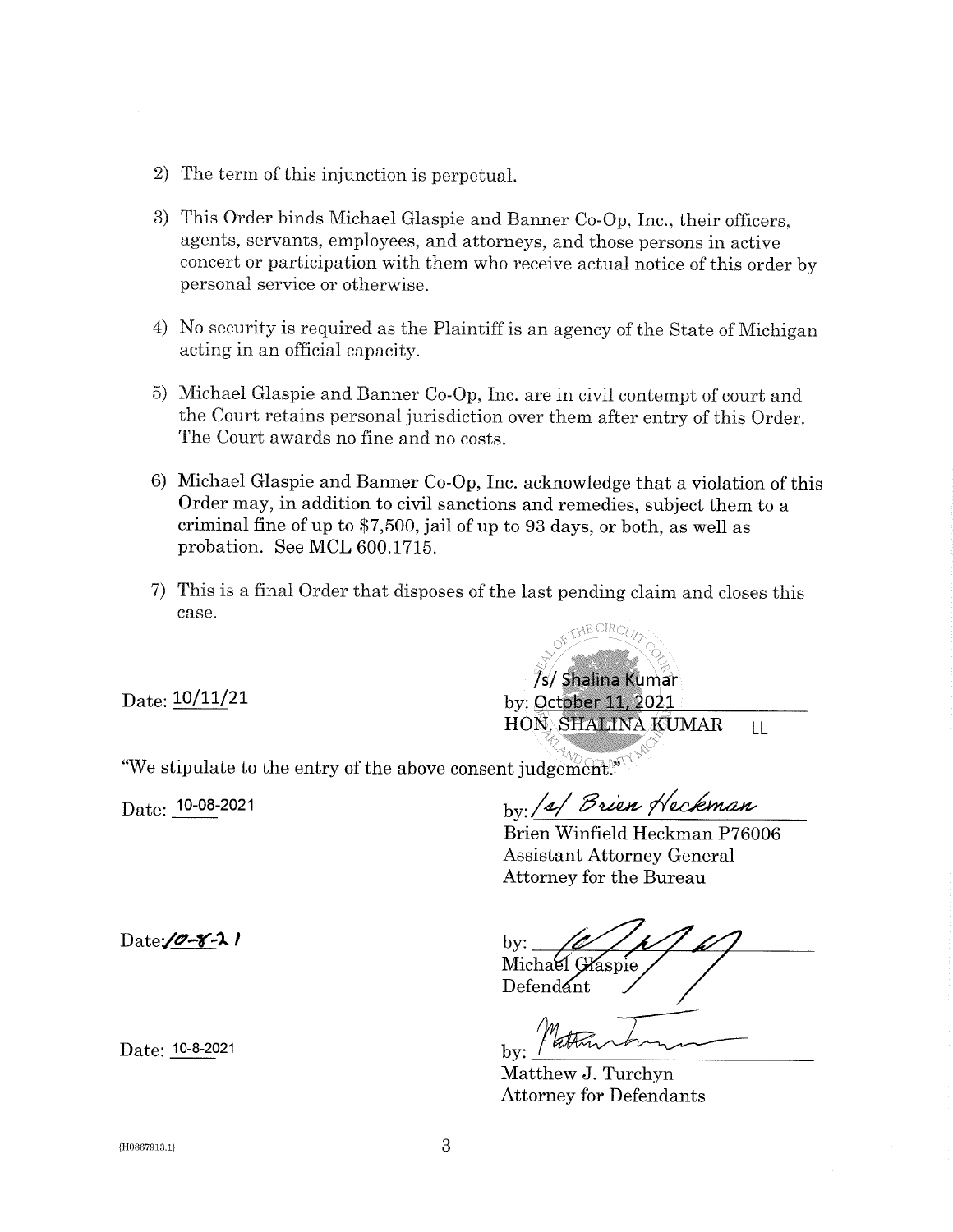## STATE OF MICHIGAN DEPARTMENT OF LICENSING AND REGULATORY AFFAIRS CORPORATIONS, SECURITIES & COMMERCIAL LICENSING BUREAU

In the matter of:

MICHAEL GLASPIE, Unregistered,

Complaint No. 340997

Respondent.

 $\overline{\phantom{a}}$ 

Issued and entered this  $4+h$  day of  $June$ , 2020

## **CONSENT ORDER RESOLVING NOTICE AND ORDER TO CEASE AND DESIST**

A. RELEVANT INFORMATION AND STATUTORY PROVISIONS, under the Michigan Uniform Securities Act (2002) (the "Act"), 2008 PA 551, MCL 451.2101 *et seq.:* 

- 1. On January 14, 2020, the Interim Director of the Corporations, Securities & Commercial Licensing Bureau of the Michigan Department of Licensing and Regulatory Affairs (the "Bureau"), as the Administrator of the Act (the "Administrator"), issued a Notice and Order to Cease and Desist (C&D) against Respondent Michael Glaspie, an individual who resides in the State of Michigan who is not registered in any capacity under the Act, ("Respondent"), Complaint No. 340997. For purposes of this Consent Order Resolving Notice and Order to Cease and Desist ("Consent Order"), Respondent and Bureau staff are referred to individually as a "Party'' and collectively as the "Parties."
- 2. The C&D Order ordered Respondent to immediately cease and desist from continuing to offer or sell unregistered securities; from omitting to state material facts necessary to make other statements made. not misleading in connection with the offer or sale of securities; and from making false or misleading statements in records filed with the Administrator; contrary to the Securities Act, and further notified Respondent that the Administrator intended to impose a civil fine against him in the amount of \$30,000 under MCL 451.2604(4).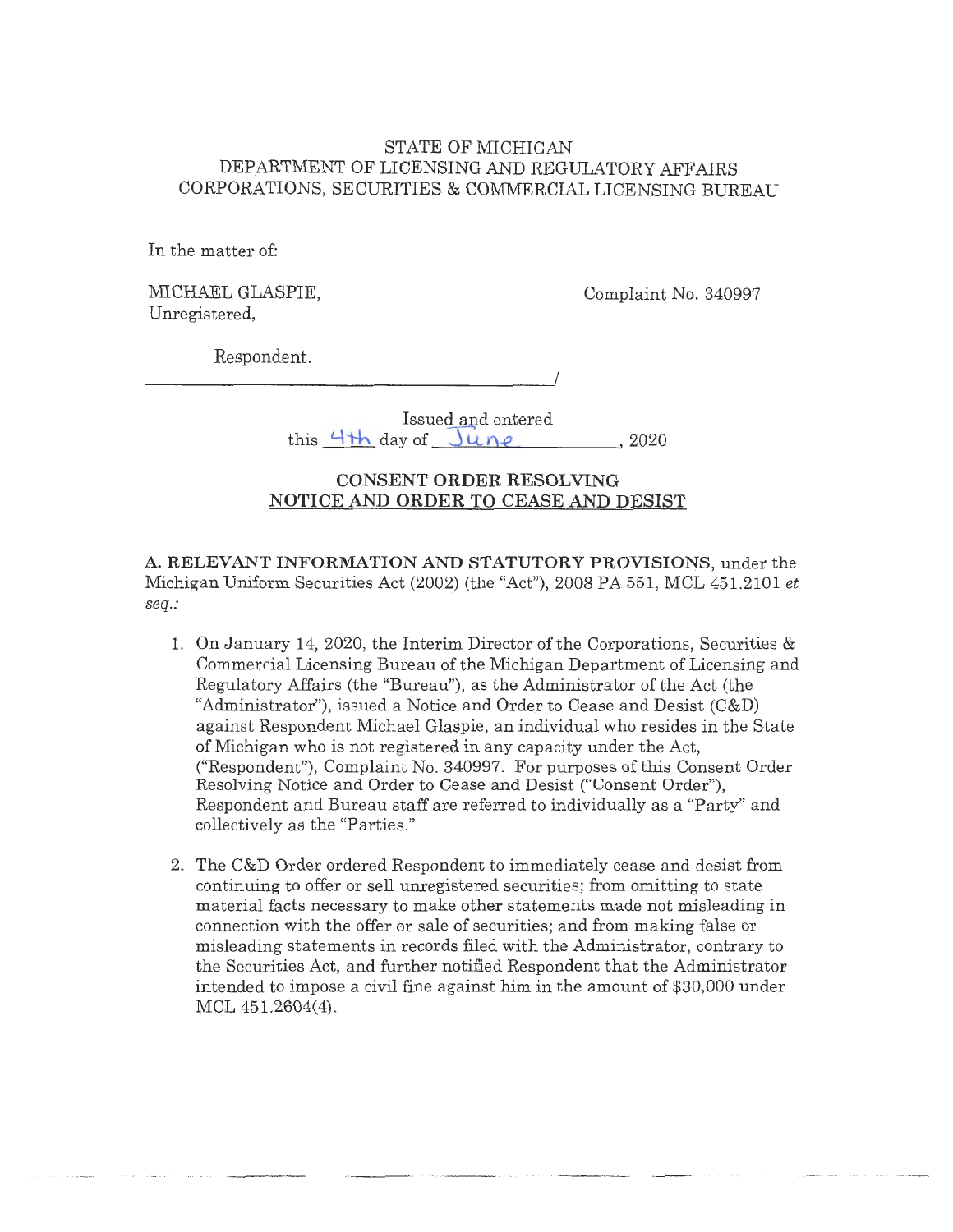- 3. The G&D Order was immediately effective pursuant to MCL 451.2604(2); however, Respondent timely requested an administrative hearing on the C&D Order pursuant to the Act (including section 604, MCL 451.2604) and the Michigan Administrative Procedures Act of 1969, 1969 PA 306, MCL 24.201 *et seq.* (including section 71, MCL 24.271) (the ''Hearing Request"). Thereafter, the Parties waived the 15-day statutory requirement to schedule a hearing and agreed to hold Respondent's Hearing Request in abeyance while negotiating possible resolution through this Consent Order.
- 4. As a result of negotiations, the Parties agree to and recommend that the Administrator order a settlement of this matter under the terms and conditions set forth in this Consent Order. Respondent was represented by, and had the advice of, legal counsel throughout the process of resolving the C&D through this Consent Order.

## **B. AGREEMENT**

The Parties agree to resolve the **G&D** pursuant to the following terms and conditions:

- 1. Respondent agrees to cease and desist from violating the Act, including Section 301 of the Act, MCL 451.2301, Section 501 of the Act, MCL 451.2501, and Section 505 of the Act, MCL 451.2505.
- 2. Respondent agrees that he will not conduct any business in Michigan regulated under the Act; and will not act as a principal or consultant on behalf of any entity so engaged in that business.
- 3. Respondent agrees to pay the Bureau a reduced civil fine in the amount of Fifteen Thousand Dollars (\$15,000.00) (the "Civil Fine"). Respondent agrees to pay the Civil Fine within sixty (60) calendar days after the mailing date of this Consent Order, once entered. The Civil Fine must be paid by cashier's check or money order made payable to the "State of Michigan," contain identifying information (name and "Complaint No. 340997"), and be mailed to the Bureau at the following address:

Corporations, Securities & Commercial Licensing Bureau Securities & Audit Division - Final Order Monitoring P.O. Box 30018 Lansing, MI 48909

If any portion of the Civil Fine is overdue, the Administrator may refer it to the Michigan Department of Treasury for collection action against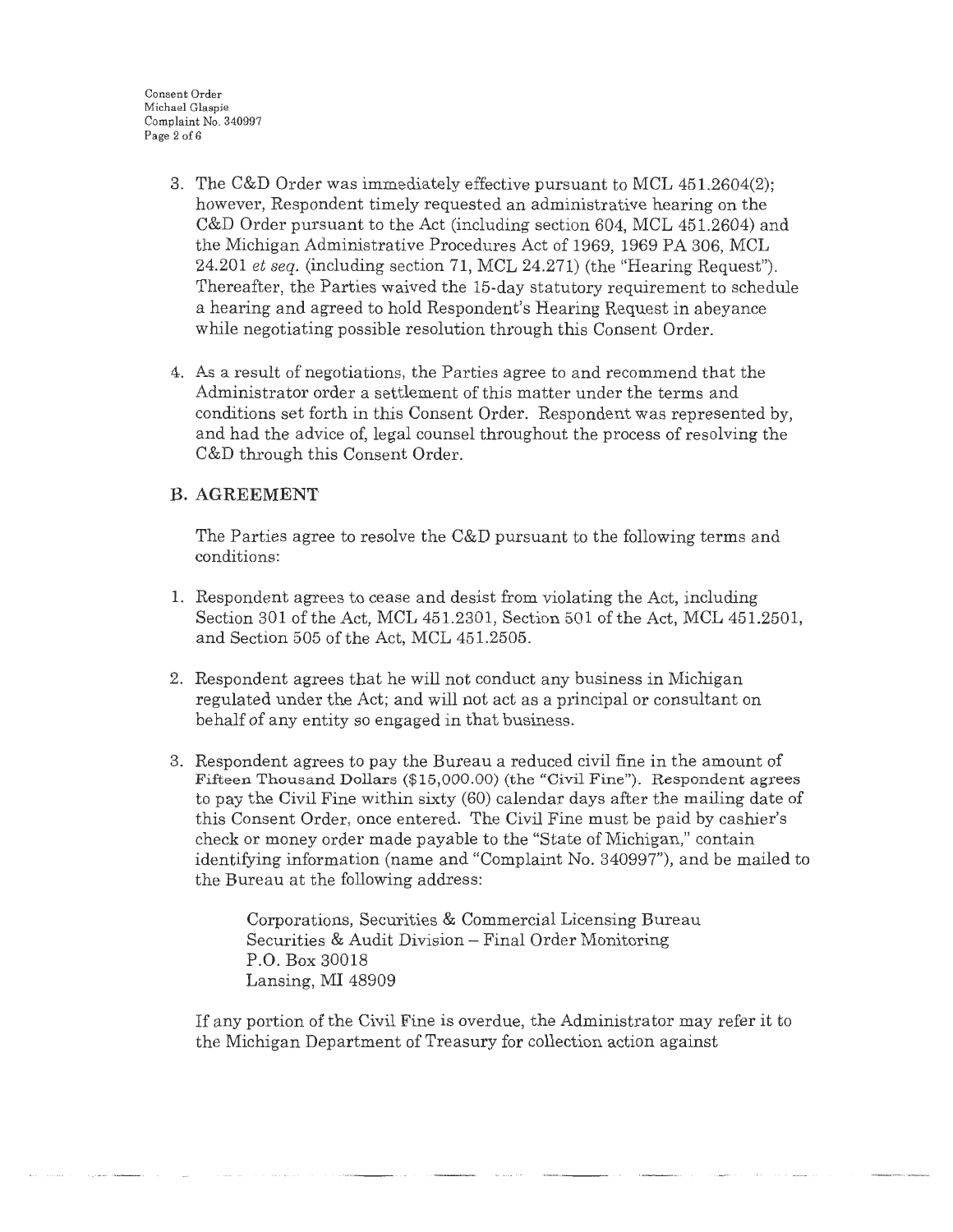Respondent. In addition, and consistent with Paragraph B.14 below, the Administrator reserves the right to take other available legal action to enforce payment of and collect the Civil Fine.

4. The Bureau will report and publish this Consent Order according to its current policy, as follows:

> This Consent Order is a public record required to be published and made available to the public, consistent with section 11 of the Michigan Freedom of Information Act, MCL 15.241. The Bureau will publish this Consent Order consistent with its current policy, whereby copies of orders issued under the Act are posted to the Bureau's website and a summary of order content is included in monthly disciplinary action reports separately published on the Bureau's website.

- 5. Notwithstanding the potential application of MCL 451 .2412(9), this Consent Order expressly preserves the Bureau's and Administrator's ability to rely on and assert, in any future proceeding under the Act, all activities, conduct, and alleged Act violations by Respondent contained in or relating to the C&D Order.
- 6. Respondent consents to entry of this Consent Order only for the purpose of resolving the C&D Order in an expeditious fashion that avoids the time and expense associated with an administrative proceeding on the Hearing Request and any appeals therefrom. The Parties agree that this Consent Order is automatically admissible in a proceeding to enforce its provisions or in any administrative proceeding under the Act.
- 7. The Parties agree that this Consent Order resolves only Respondent's activities, conduct, and alleged Act violations contained in the C&D Order; but it does not address or resolve any other activities, conduct, or potential Act violations engaged in by Respondent not expressly contained in the C&D Order or occurring after the date this Consent Order is entered.
- 8. Respondent agrees that, effective upon entry of this Consent Order, the Hearing Request is automatically revoked without further action by the Parties.
- 9. Respondent agrees to cooperate with the Bureau and comply with any reasonable investigative demands made by the Bureau in the future for purposes of ensuring compliance with this Consent Order or the Act.

 $\begin{minipage}{0.9\textwidth} \centering \begin{minipage}{0.9\textwidth} \centering \end{minipage} \begin{minipage}{0.9\textwidth} \centering \begin{minipage}{0.9\textwidth} \centering \end{minipage} \begin{minipage}{0.9\textwidth} \centering \end{minipage} \begin{minipage}{0.9\textwidth} \centering \end{minipage} \begin{minipage}{0.9\textwidth} \centering \end{minipage} \begin{minipage}{0.9\textwidth} \centering \end{minipage} \begin{minipage}{0.9\textwidth} \centering \end{minipage} \begin{minipage}{0.9\textwidth} \centering \$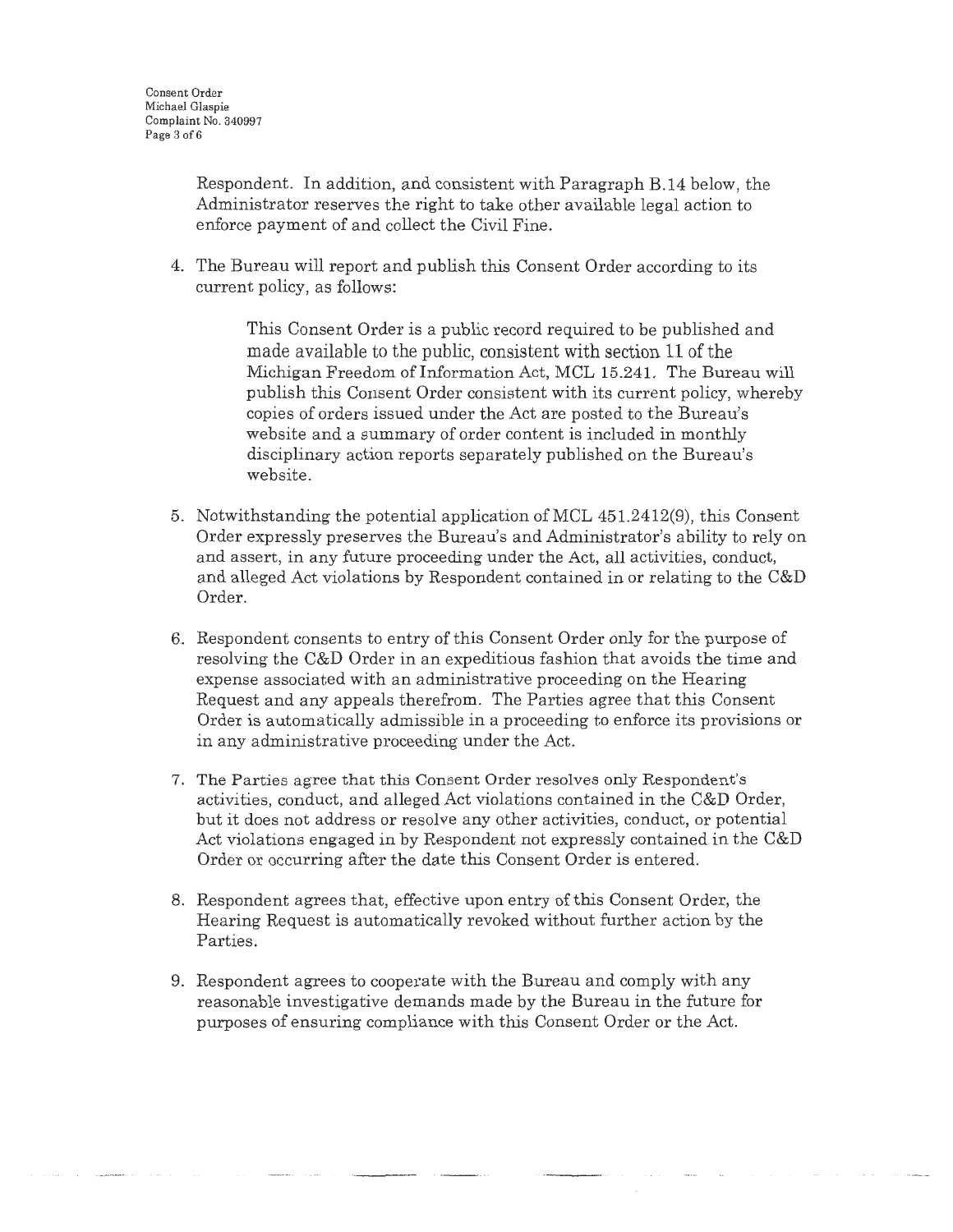Consent Order Michael Glaspie Complaint No. 340997 Page 4 of 6

- 10.Respondent acknowledges and agrees that: (a) the Administrator has jurisdiction and authority to enter this Consent Order; (b) the Administrator may enter this Consent Order without any further notice to Respondent; and (c) upon entry of this Consent Order, it is final and binding, and Respondent waives any right to a hearing or appeal of this Consent Order and the C&D Order under the Act, the rules promulgated under the Act or the predecessor Act, the Michigan Administrative Procedures Act of 1969, 1969 PA 306, MCL 24.201 *et seq.*, or other applicable law.
- 11. The Parties understand and agree that this Consent Order will be presented to the Administrator for her final approval as evidenced by its entry, and that the Administrator may, in her sole discretion, decide to accept or reject this Consent Order. If the Administrator accepts this Consent Order by entering it, this Consent Order becomes fully effective and binding in accordance with Paragraph B.10. above. If the Administrator rejects this Consent Order by refusing to enter it, the Parties waive any objection to submitting the Hearing Request for adjudication through a formal administrative proceeding and the Administrator remaining the final decisionmaker at the conclusion of that proceeding.
- 12. The Parties acknowledge and agree that this Consent Order contains the entire understanding of the Parties and supersedes and forever terminates all prior and contemporaneous representations, promises, agreements, understandings, and negotiations, whether oral or written, with respect to its subject matter. The Parties further agree that this Consent Order may only be amended, modified, or supplemented by a duly executed writing signed by each party and approved by Order of the Administrator.
- 13. The Parties acknowledge and represent that: (a) each Party has read this Consent Order in its entirety and fully understands all of its terms, conditions, ramifications, and consequences; (b) each Party unconditionally consents to the terms of this Consent Order.; (c) each Party has consulted with or had ample opportunity to consult with legal counsel of his, her, or its choosing prior to executing this Consent Order; (d) each Party has freely and voluntarily signed this Consent Order; and (e) the consideration received by each Party as described in this Consent Order is adequate.
- 14. The Parties acknowledge and agree that the Administrator retains the right to pursue any action or proceeding permitted by law to enforce the provisions of this Consent Order.
- 15. The signatories to this Consent Order below represent and warrant that they have the legal capacity and authority to enter into this Consent Order on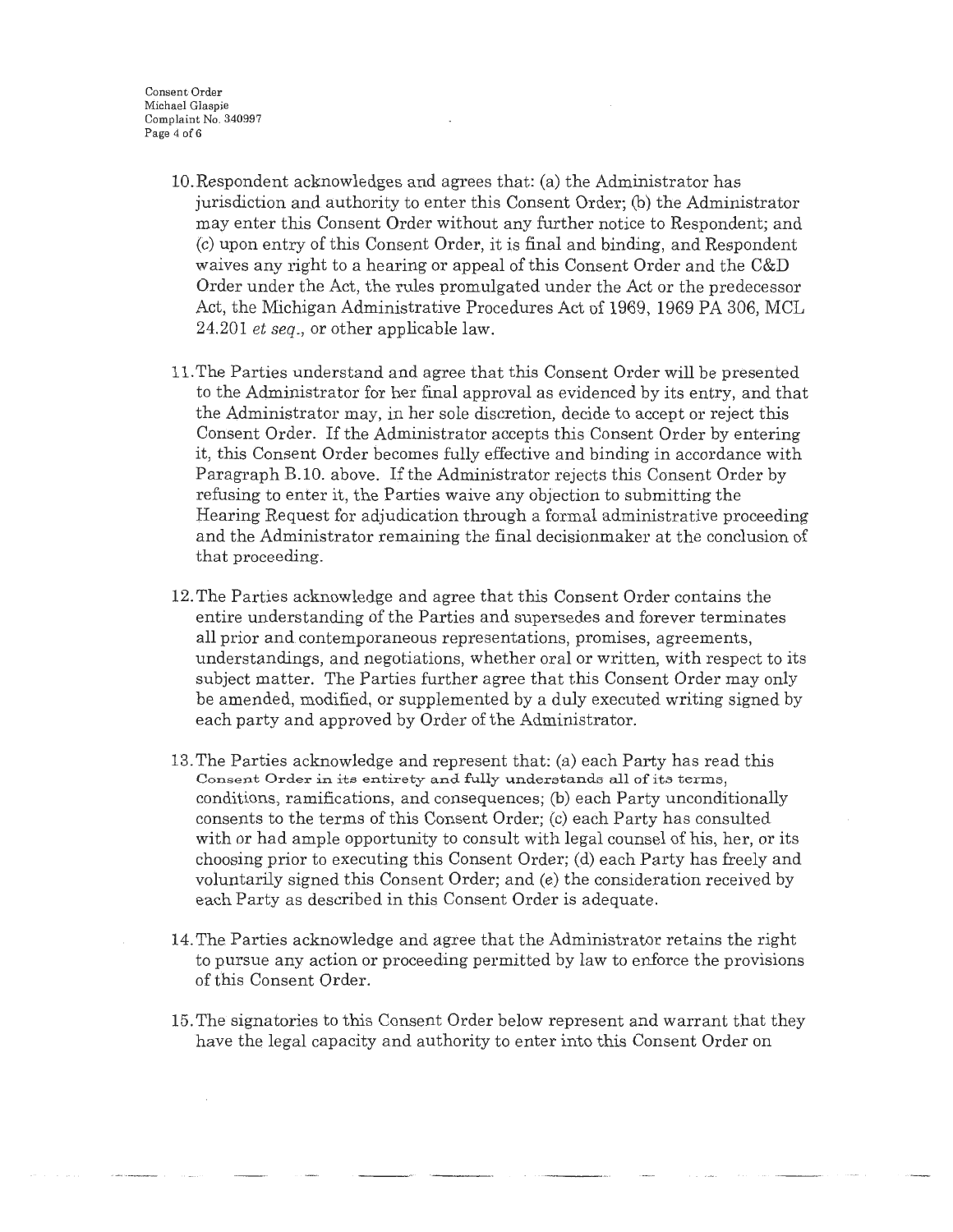behalf of the named Parties and to bind the named Parties to the terms and conditions contained herein.

16. The Parties agree that facsimile or electronically-transmitted signatures may be submitted in connection with this Consent Order and are binding on that Party to the same extent as an original signature.

Through their signatures, the Parties agree to the above terms and conditions.

Signed: Michael Glaspie, Respondent

Acknowledged and Reviewed by:

Signed:  $J$ on M. Bylsma Attorney-for Respondent

 $_{\text{Dated:}}$  *5/28/00*  $\mu$  $^{\prime}$ 

Dated: 5 - 28 - 2020

Approved by:

Signed:

Dated: \_\_\_\_\_\_\_\_\_ \_

Timothy L. Teague Securities & Audit Division Director Corporations, Securities & Commercial Licensing Bureau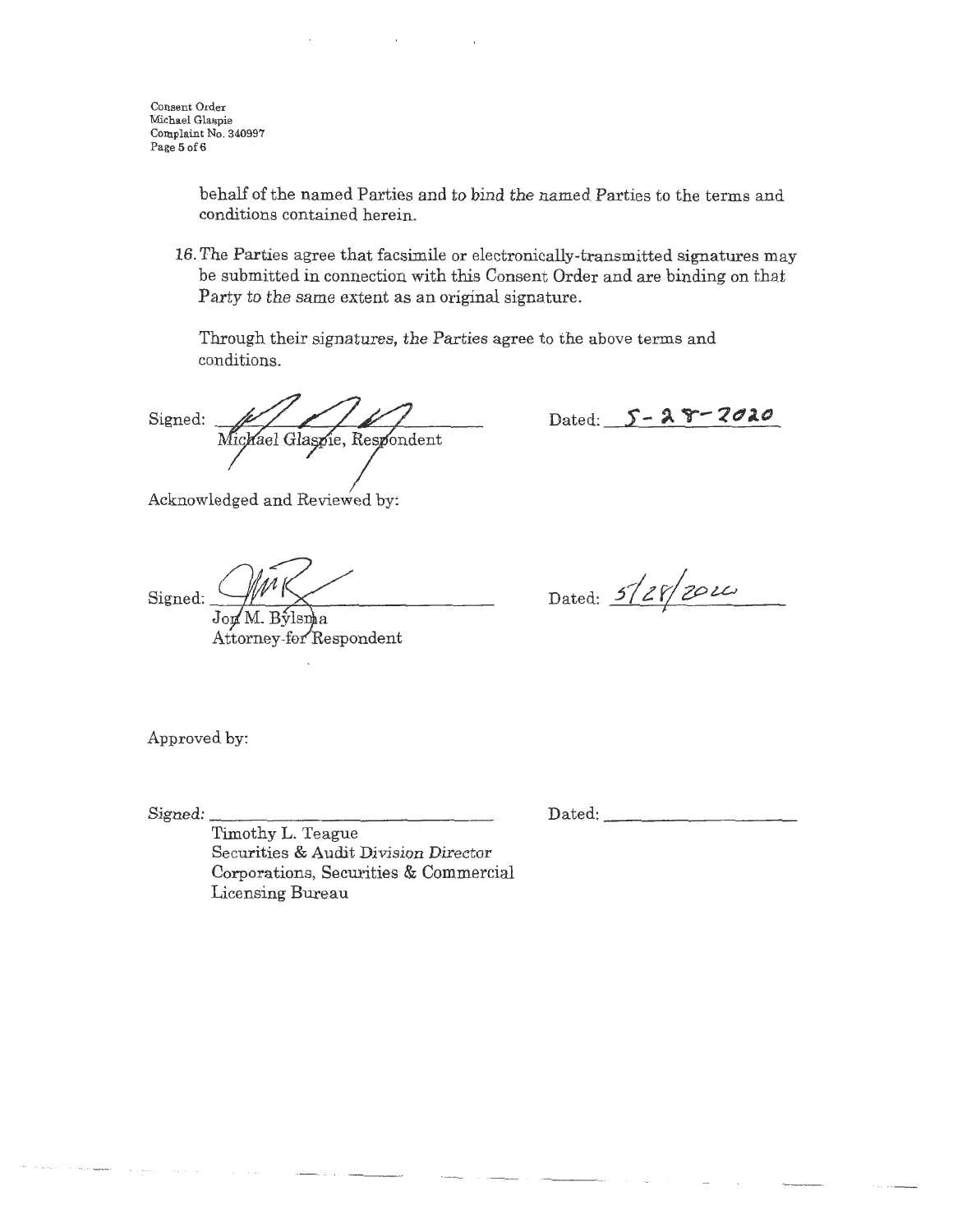behalf of the named Parties and to bind the named Parties to the terms and conditions contained herein.

16. The Parties agree that facsimile or electronically-transmitted signatures may be submitted in connection with this Consent Order and are binding on that Party to the same extent as an original signature.

Through their signatures, the Parties agree to the above terms and conditions.

Signed:

Dated: when the contract of the contract of the contract of the contract of the contract of the contract of the contract of the contract of the contract of the contract of the contract of the contract of the contract of th

Michael Glaspie, Respondent

Acknowledged and Reviewed by:

Signed: \_\_\_\_\_\_\_\_\_\_\_\_\_\_ \_

Dated:

Jon M. Bylsma Attorney for Respondent

Approved by:

Signed: *Irmothy L. Jeague* 

Dated: **6/1/2020** 

Timothy L. Teague Securities & Audit Division Director Corporations, Securities & Commercial Licensing Bureau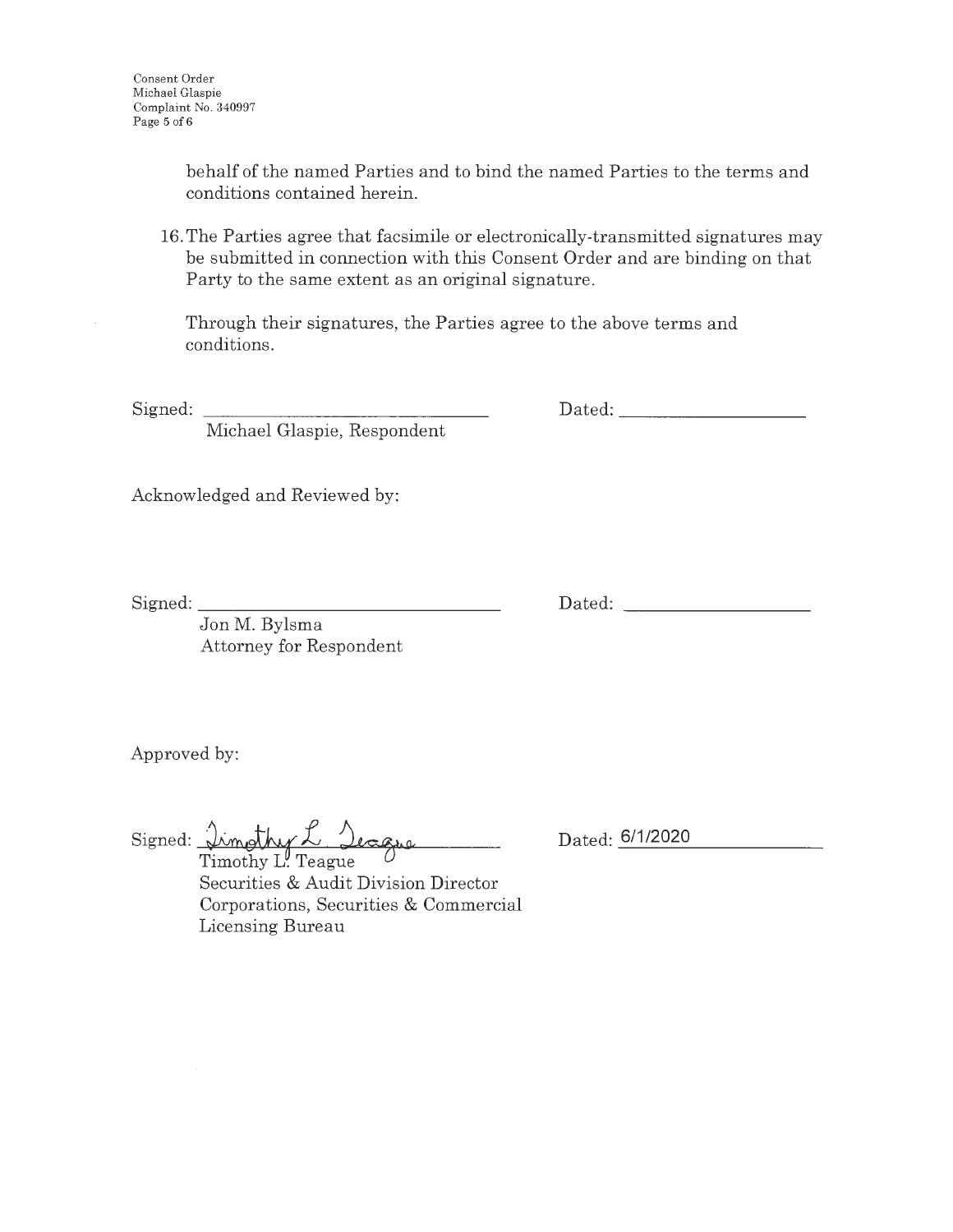Consent Order Michael Glaspie Complaint No. 340997 Page 6 of 6

## **C. ORDER**

The Administrator NOW, THEREFORE, ORDERS:

THE TERMS AND CONDITIONS IN THE FOREGOING FULLY EXECUTED CONSENT AGREEMENT ARE INCORPORATED BY REFERENCE AND MADE BINDING AND EFFECTIVE THROUGH THIS CONSENT ORDER.

 $\mathcal{Q}_{\mathbf{p} \mathbf{p} \mathbf{0}}$ By:  $Q_{\text{max}} = \sqrt{2}$ 

Date: **06/01/2020** 

Linda Clegg, Administrator and Interim Director, Corporations, Securities & Commercial Licensing Bureau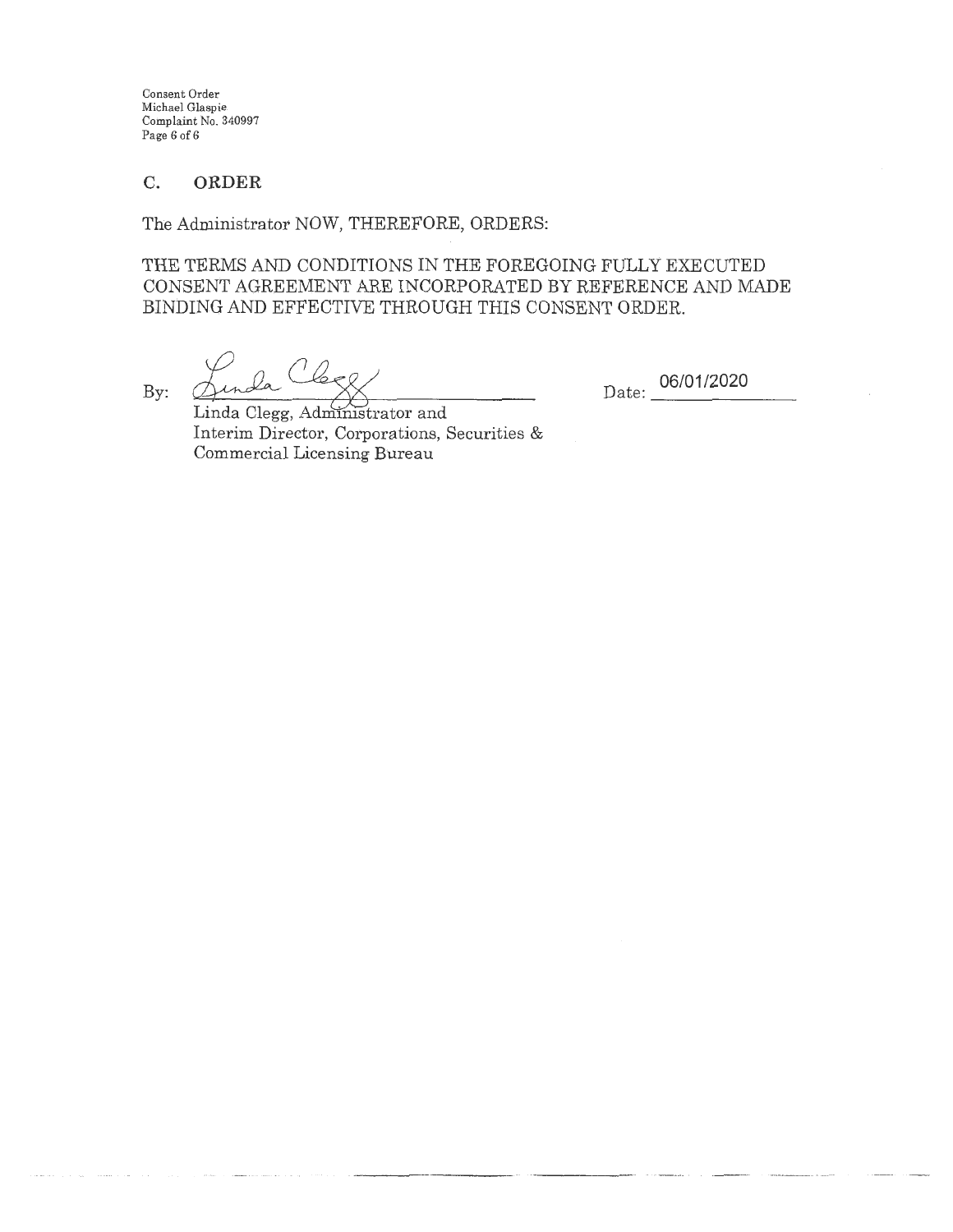## STATE OF MICHIGAN DEPARTMENT OF LICENSING AND REGULATORY AFFAIRS CORPORATIONS, SECURITIES & COMMERCIAL LICENSING BUREAU

In the Matter of:

Complaint No. 340997

I

MICHAEL GLASPIE Unregistered

Respondent.

This  $M_1$  ssued and entered **This** *K* day of *January y* 2020 NOTICE AND ORDER TO CEASE AND DESIST

Linda Clegg, the Interim Director ("Administrator") of the Corporations, Securities & Commercial Licensing Bureau ("Bureau"), pursuant to her statutory authority and responsibility to administer and enforce the Michigan Uniform Securities Act (2002), 2008 PA 551, as amended, MCL 451.2101 *et seq.* ("Securities Act"), hereby orders Michael Glaspie ("Respondent") to cease and desist from offering and selling unregistered securities; from omitting to state material facts necessary in order to make other statements made, in the light of the circumstances under which they were made, not misleading in connection with the offer and sale of securities; and from making misleading material statements in filings with the Administrator, contrary to the Securities Act. Respondent is notified of the opportunity to request a hearing in this matter.

### **I. BACKGROUND**

### **A. The Respondent**

1. Michael Glaspie is an individual with last known address in White Lake, Michigan. He is not registered in any capacity under the Securities Act and has not registered any securities offerings under the Securities Act.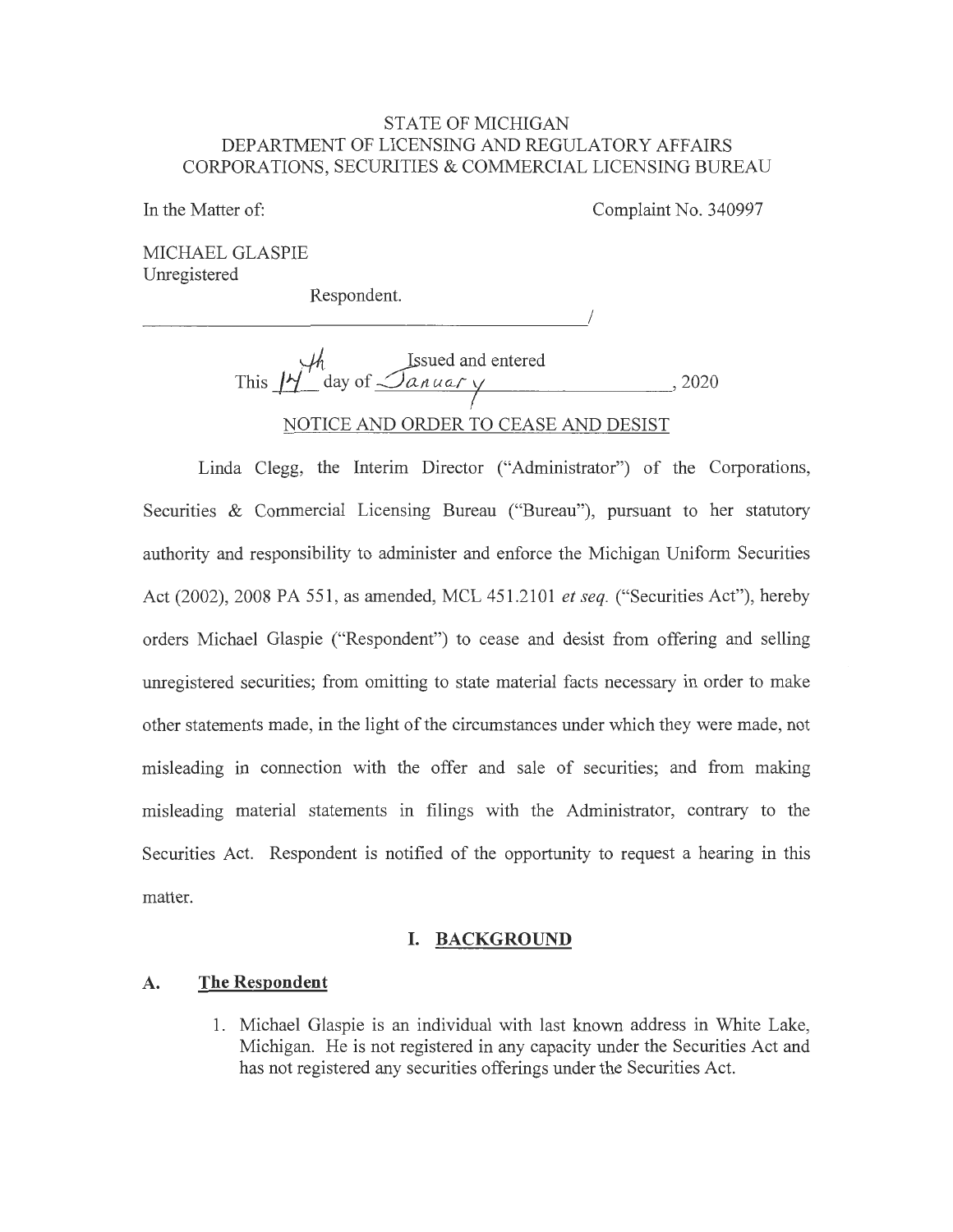#### **B. Findings of Fact**

- 1. The Bureau conducted an investigation of Respondent's activities under the Securities Act in Michigan.
- 2. The investigation developed evidence that Respondent offered and sold investment contract securities to investors in Michigan and around the United States. The investment related to an alleged pending sale of an anonymous cryptocurrency and artificial intelligence company which, upon consummation of the company's sale, would result in large profits for investors, with promised returns of ten times the investor's investment. Respondent pooled funds from investors in his company, Banner Co-Op, Inc., and distributed the pooled funds to the seller of the anonymous cryptocurrency and artificial intelligence company until the seller closed the sale, at which point he would use proceeds to pay back investors. The investment contract securities were not registered, and Respondent has not identified that the securities were federal covered or exempt under the Securities  $Act<sup>1</sup>$  in Michigan.
- 3. The investigation developed evidence that Respondent omitted to state material facts necessary to make other statements made not misleading in connection with the offer or sale of securities. Respondent stated that investors would receive up to ten times their original investment, but omitted any information about the underlying transaction, such as the name of the company being sold, the sellers of the company, the buyers of the company, any risks associated with the transaction, when the transaction might occur, or that the transaction might not occur and that investors could lose their entire investment. A reasonable investor might consider these omitted facts important when making an investment decision.
- 4. The investigation developed evidence that Respondent, through counsel, submitted false or misleading information in records to the Administrator. Respondent represented through his attorney that he only offered the investment opportunities on two telephone calls in the month of January 2019. Reviews of call transcripts by Bureau staff shows that Respondent made offers of the investment opportunity at issue from December 2018 through at least April 2019, contrary to what was represented in statements made to Bureau staff.

<sup>1</sup> Respondent identified that the securities were exempt under 17 CFR 230.504 ("SEC Rule 504"), a federal exemption from registration. SEC Rule 504 only exempts the transaction from federal securities registration requirements; it has no preemptive effect on state securities laws, and does not provide for exemption from state securities registration requirements.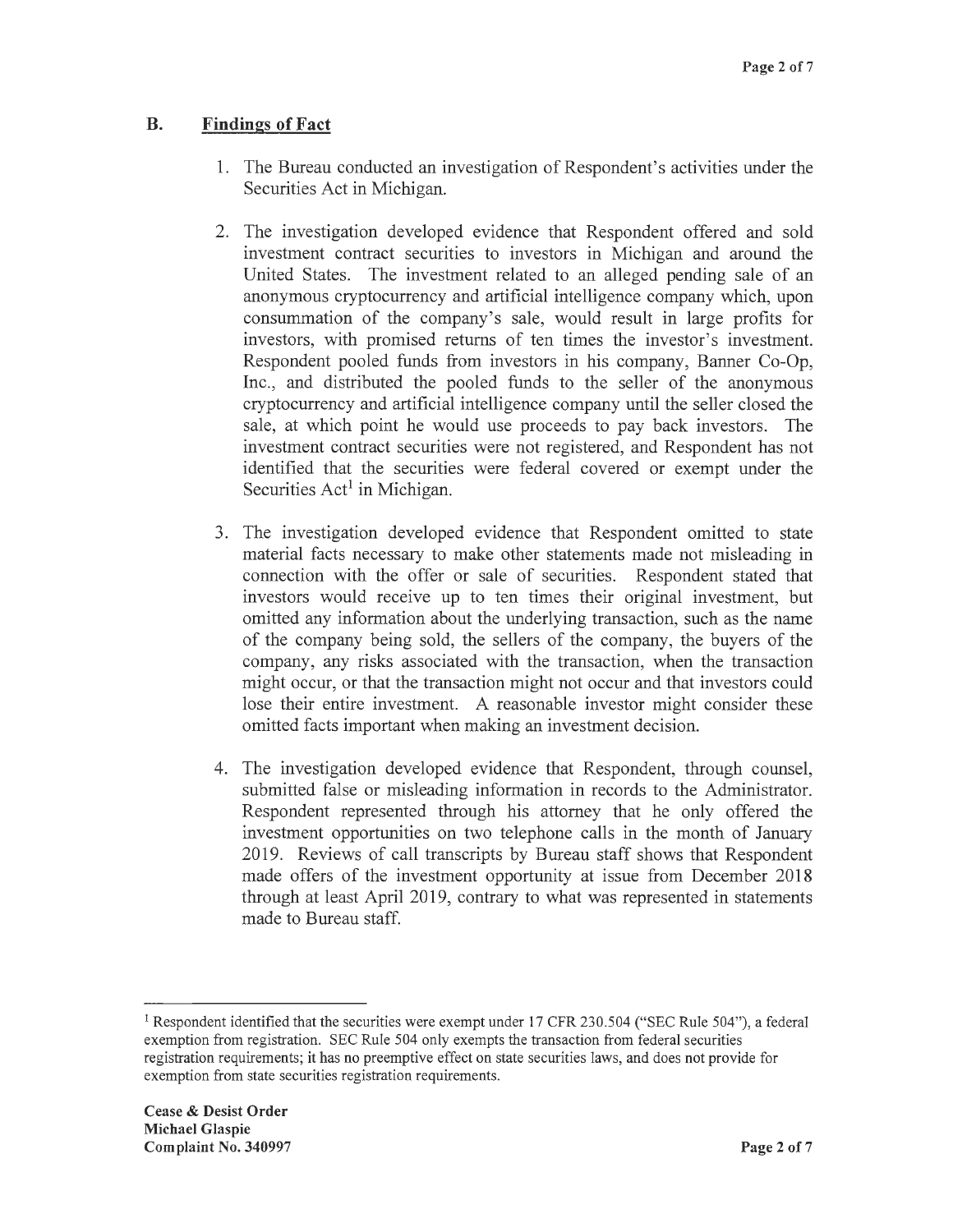## II. **RELEVANT STATUTORY PROVISIONS**

1. Section  $102c(c)$  of the Securities Act, MCL  $451.2102c(c)$ , defines "Security" in part as:

a note; stock; treasury stock; security future; bond; debenture; evidence of indebtedness; certificate of interest or participation in a profit-sharing agreement; collateral trust certificate; preorganization certificate or subscription; transferable share; investment contract; voting trust certificate; certificate of deposit for a security; fractional undivided interest in oil, gas, or other mineral rights; put, call, straddle, option, or privilege on a security, certificate of deposit, or group or index of securities, including an interest in or based on the value of that put, call, straddle, option, or privilege on that security, certificate of deposit, or group or index of securities, put, call, straddle, option, or privilege entered into on a national securities exchange relating to foreign currency, an investment in a viatical or life settlement agreement; or, in general, an interest or instrument commonly known as a "security"; or a certificate of interest or participation in, temporary or interim certificate for, receipt for, guarantee of, or warrant or right to subscribe to or purchase, any of the foregoing...

\*\*\*

(v) The term includes an investment in a common enterprise with the expectation of profits to be derived primarily from the efforts of a person other than the investor. As used in this subparagraph, a "common enterprise" means an enterprise in which the fortunes of the investor are interwoven with those of either the person offering the investment, a third party, or other investors .. .

2. Section 301 of the Securities Act, MCL 451.2301, states:

A person shall not offer or sell a security in this state unless 1 or more of the following are met:

- (a) The security is a federal covered security.
- (b) The security, transaction, or offer is exempted from registration under sections 201 to 203.
- ( c) The security is registered under this act.
- 3. Section 501 of the Securities Act, MCL 451.2501, states:

It is unlawful for a person, in connection with the offer, sale, or purchase of a security or the organization or operation of a Michigan investment market under article 4A, to directly or indirectly do any of the following: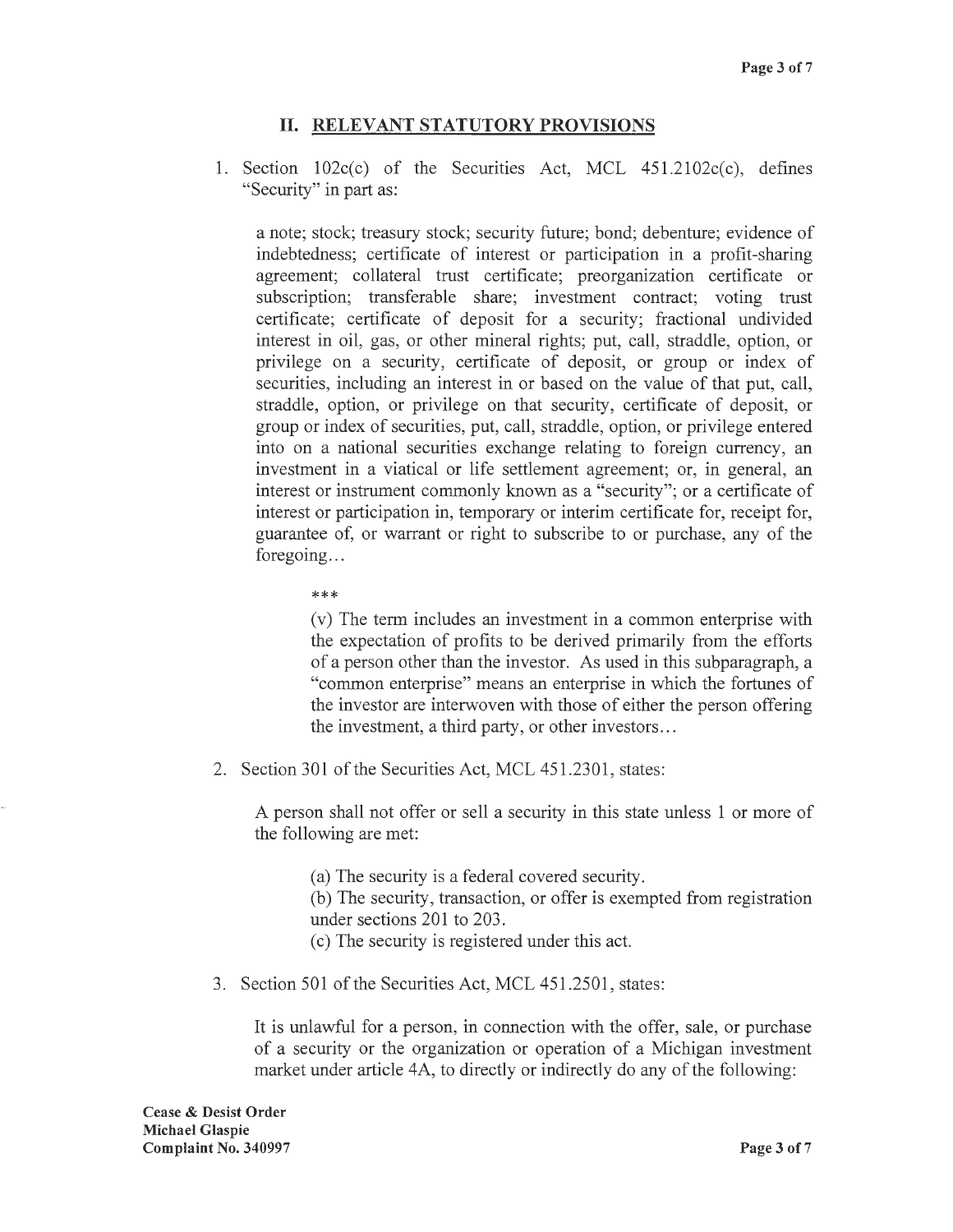(a) Employ a device, scheme, or artifice to defraud.

(b) Make an untrue statement of a material fact or omit to state a material fact necessary in order to make the statements made, in the light of the circumstances under which they were made, not misleading.

( c) Engage in an act, practice, or course of business that operates or would operate as a fraud or deceit on another person.

4. Section 503(1) of the Securities Act, MCL 451.2503(1), states:

In a civil action or administrative proceeding under this act, a person claiming an exemption, exception, preemption, or exclusion has the burden to prove the applicability of the exemption, exception, preemption, or exclusions.

5. Section 505 of the Securities Act, MCL 451.2505, states:

A person shall not make or cause to be made, in a record that is used in an action or proceeding or filed under this act, a statement that, at the time and in the light of the circumstances under which it is made, is false or misleading in a material respect, or, in connection with the statement, omit to state a material fact necessary to make the statement made, in the light of the circumstances under which it was made, not false or misleading.

## III. **CONCLUSIONS OF LAW**

- 1. Respondent, Michael Glaspie, offered and sold investment contract securities in Michigan, and has not identified a relevant exemption, exception, preemption, or exclusion from Securities Act registration requirements, contrary to section 301 of the Securities Act, MCL 451.2301.
- 2. Respondent, Michael Glaspie, omitted to state material facts necessary to make other statements made not misleading in connection with the offer or sale of securities when he stated that investors would receive up to ten times their original investment, but omitted any information about the underlying transaction, such as the name of the company being sold, the sellers of the company, the buyers of the company, any risks associated with the transaction, when the transaction might occur, or that the transaction might not occur and that investors could lose their entire investment. The statements were material and were omitted in connection with the offer or sale of a security, contrary to section 501(b) of the Securities Act, MCL 451.250l(b).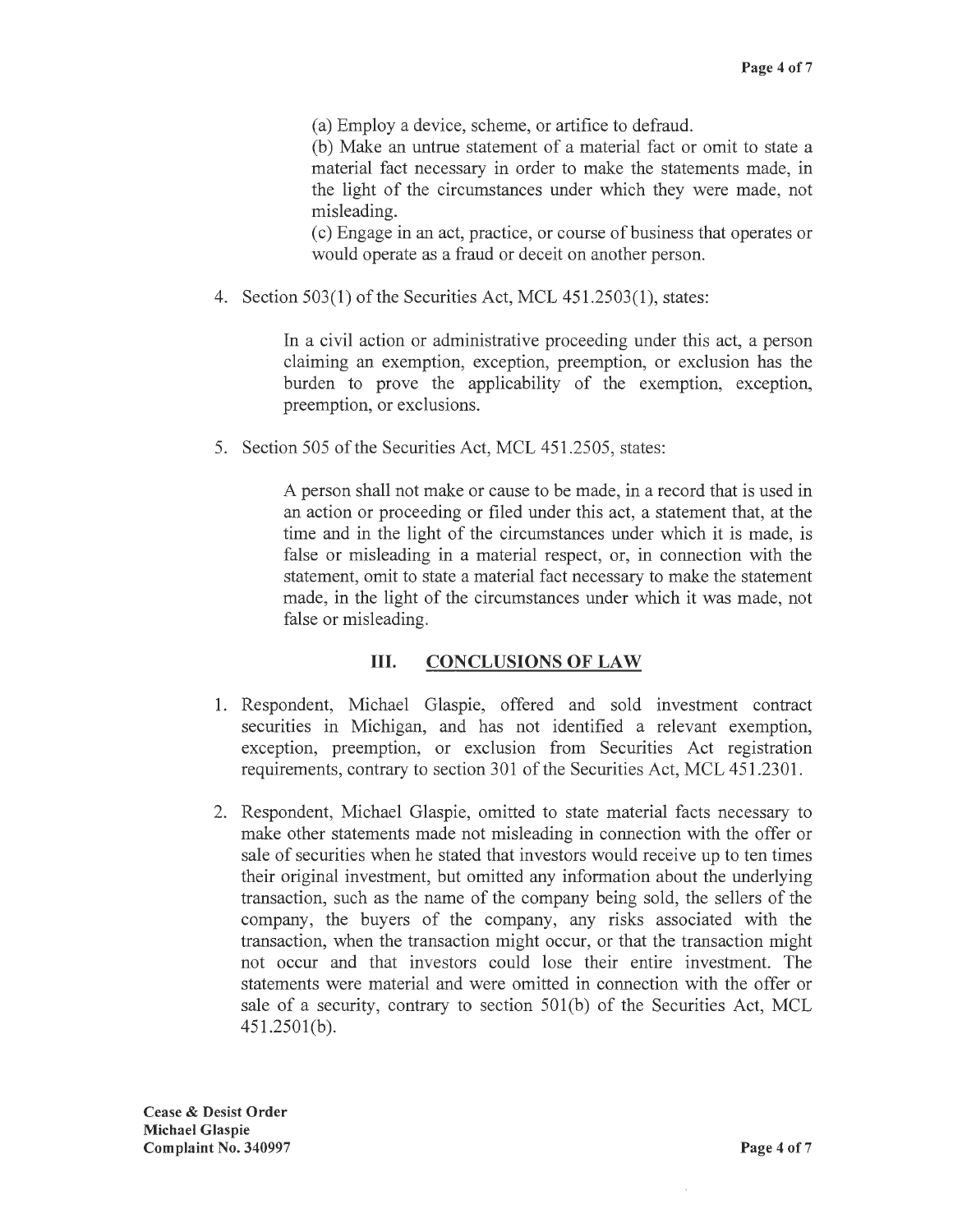3. Respondent, Michael Glaspie, made materially misleading statements in records filed with the Administrator when he, through counsel, stated that offers of the investments at issue were made only briefly during the month of January 2019. In reality, Respondent repeatedly offered the investment opportunity to potential investors from December 2018 until at least April of 2019. The statement made to the Administrator regarding the duration of the securities offering was false and misleading, contrary to section 505 of the Securities Act, MCL 451.2505.

# **IV. ORDER**

IT IS THEREFORE ORDERED, pursuant to section 604 of the Securities Act, MCL 451.2604, that:

- A. Respondent shall immediately CEASE AND DESIST from continuing to offer or sell unregistered securities; from omitting to state material facts necessary to make other statements made not misleading in connection with the offer or sale of securities; and from making false or misleading statements in records filed with the Administrator, contrary to the Securities Act.
- B. Pursuant to section 604(2) of the Securities Act, this Notice and Order to Cease and Desist is IMMEDIATELY EFFECTIVE.
- C. In her Final Order, the Administrator, under section 604(4) of the Securities Act, MCL  $451.2604(4)$ , intends to impose civil fines of \$30,000.00 against Respondent.
- D. Pursuant to section 508 of the Securities Act, MCL 451.2508, a person that willfully violates the Securities Act, or an order issued under the Securities Act, is guilty of a felony punishable by imprisonment for not more than 10 years or a fine of not more than \$500,000.00 for each violation, or both. An individual convicted of violating a rule or order under this act may be fined, but shall not be imprisoned, if the individual did not have knowledge of the rule or order.
- E. The Administrator retains the right to pursue further administrative action against Respondent under the Securities Act if the Administrator determines that such action is necessary and appropriate in the public interest, for the protection of investors and is authorized by the Securities Act.

# **V. NOTICE OF OPPORTUNITY FOR HEARING**

Section 604 of the Securities Act, MCL 451.2604, provides that Respondent has 30 days beginning with the first day after the date of service of this Notice and Order to Cease and Desist to submit a written request to the Administrator asking that this matter be scheduled for a hearing. If the Administrator receives a written request in a timely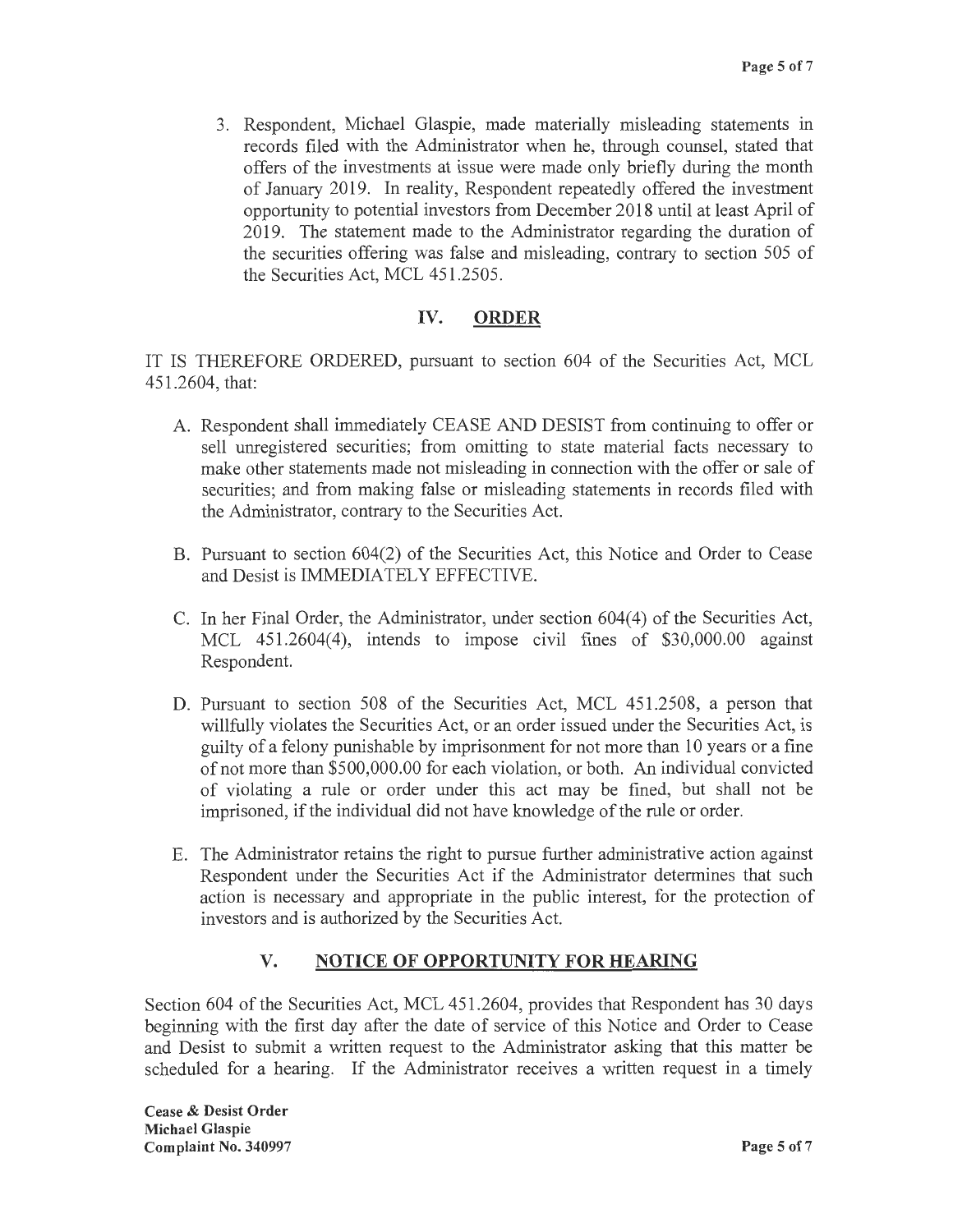manner, the Administrator shall schedule a hearing within 15 days after receipt of the request. The written request for a hearing must be addressed to:

> Corporations, Securities & Commercial Licensing Bureau Regulatory Compliance Division P.O. Box 30018 Lansing, MI 48909

#### **VI. ORDER FINAL ABSENT HEARING REQUEST**

A. Under section 604 of the Securities Act, MCL 451.2604, the Respondent's failure to submit a written request for a hearing to the Administrator within 30 days after the service date of this **NOTICE AND ORDER TO CEASE AND DESIST** shall result in this order becoming a **FINAL ORDER** by operation of law. The **FINAL ORDER** includes the imposition of the fines cited described in section IV.C., and the fine amounts set forth below will become due and payable to the Administrator within sixty (60) days after the date this order becomes final:

> $$30,000.00 - Michael Glaspie, under section 604 of the$ Securities Act, MCL 451.2604.

B. CIVIL FINE payments should be payable to the STATE OF MICHIGAN and contain identifying information (e.g., names and complaint numbers) and mailed to the following address:

> Corporations, Securities & Commercial Licensing Bureau Final Order Monitoring P.O. Box 30018 Lansing, MI 48909

- C. Failure to comply with the terms of this Order within the time frames specified may result in additional administrative penalties, including the summary suspension or continued suspension of all registrations held by Respondent under the Securities Act, the denial of any registration renewal, and/or the denial of any future applications for registration, until full compliance is made. Respondent may voluntarily surrender or withdraw a registration under the Securities Act; however, the surrender or withdrawal will not negate the summary suspension or continued suspension of the relevant registrations or any additional administrative proceedings if a violation of this Order or the Securities Act occurred.
- D. Failure to pay the civil fines within six (6) months after this Order becomes final may result in the referral of the civil fines to the Michigan Department of Treasury for collection action against Respondent.